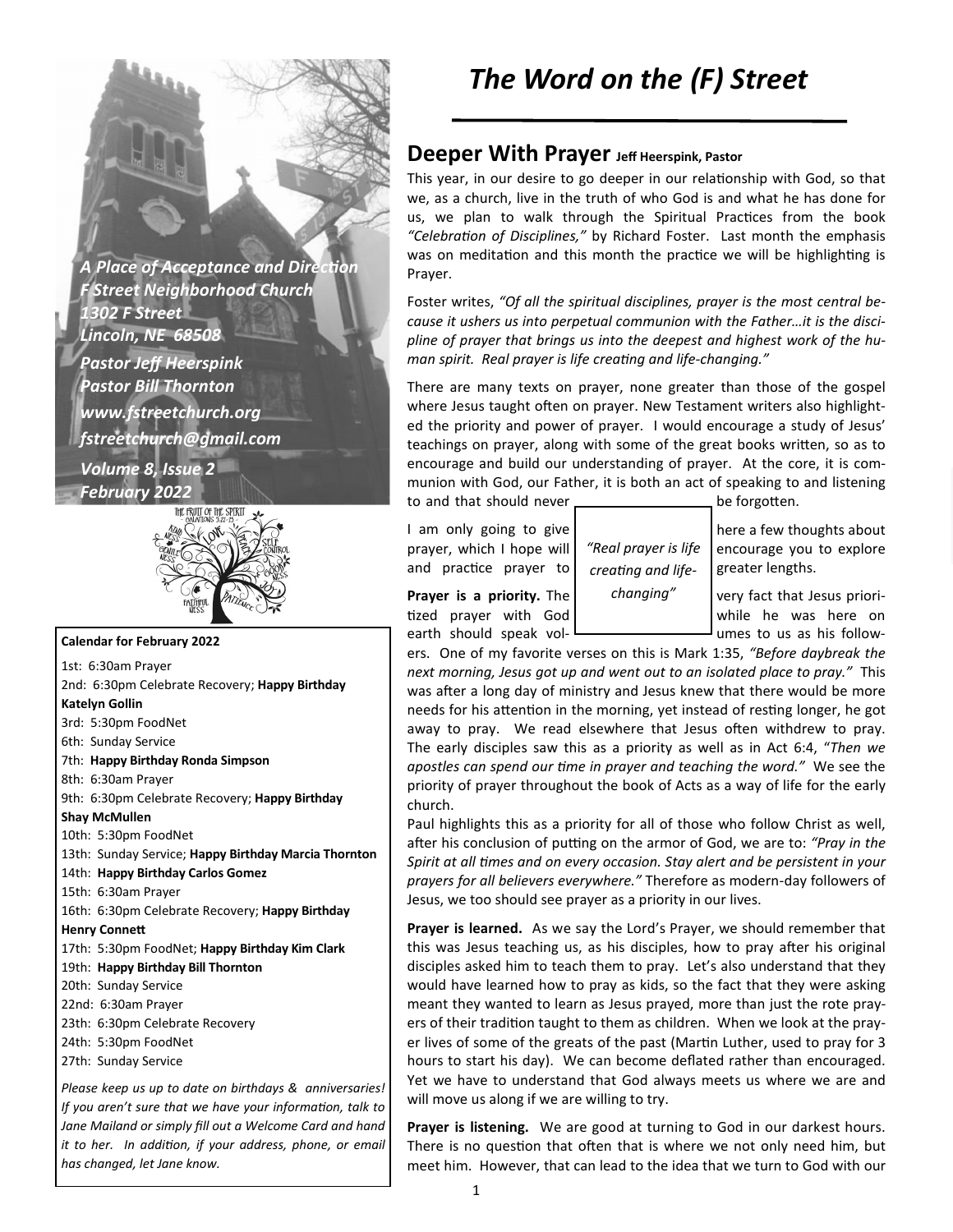list of needs, and fail to take the time to listen to him. This can come in the form of meditation, scripture reading, or in the community as others speak to us (specifically in times of prayer). It begs of us to slow down enough in our lives, and in our prayer times to hear from God. Many of us (myself included) would avoid a lot of hurts, in our lives and the lives of our loved ones, if we were to slow down to listen to God in the still small voice, so he does not have to shake our mountains for us to finally hear him.

**Prayer is compassion.** If we love someone, we will pray for them. If we pray for someone, we cannot help but love them. I hope that your love for your kids, for (y)our neighborhood, country, and for the world results in your praying for them. I also hope that as you pray for others you grow deeper in love with them.

**Let's Pray.** 

### **Here I Raise My Ebenezer...**

#### **Bill Thornton, Teaching Pastor**

Later this month I will be marking a significant life event when I reach my  $65<sup>th</sup>$  birthday. In fact, as the date has approached, I have found myself recalling a momentous event from the Old Testament when the God of Israel delivered His people from their enemies, the Philistines, through the leadership of Samuel. The prophet marked this significant occasion in the following way:

*Samuel then took a large stone and placed it between the towns of Mizpah and Jeshanah. He named it Ebenezer (which means*  "the stone of help"), for he said, "Up to this point the LORD has *helped us!" I Samuel 7:12, NLT* 

Now I do not really mean to equate the importance of my birthday with that of Israel's victory, except maybe in this one small way. I think, for me, it is an appropriate time to look back on my life and declare publicly (at least through this newsletter), "Up *to this point the Lord has helped [me]!"* 

And, for that I am very grateful! Through the highs and lows of where my life has taken me, I can look back and see the fingerprints of God. This has been especially true in this season of life that finds Marcia and me ministering here with our beloved F Street Neighborhood Church family. More than once I have told her that I feel like everything that we have experienced and learned in our lives has prepared us for this special assignment which occupies our attention right now.

So it is that I would like to remind you today: Wherever you find yourself in life right now, I hope that you sense the nearness of God and His availability to help. That is good news no matter how old you are!

## **Volunteers Needed**

Do you have a passion to serve God and your church? Want to be behind the scenes? If so, we have an opportunity for you to help out. We are looking for volunteers to help with set up and tear down of outdoor worship, before and after service. Scheduling is very flexible. If interested please contact Allen at allenhayward1696@gmail.com.



#### **Helping Hands Jeff Heerspink, Pastor**

Helping Hands is a service team that we are beginning, that will strive to meet the physical needs of others. This could include: meals, repairs, moving assistance, visits, and etc. We hope that it is just the start of helping us to better organize, and match the skills and resources of those in our community, -with those in our neighborhood, helping us to live out loving our neighbors.

This is a product of our 3M courses that we offered last fall, and will be offering again this coming spring. In the final 3M course (Ministry) it was discovered that Rhonda Simpson had led a team like this in the past, and was interested in coordinating this again here at F Street Church. If you are interested in learning more about Helping Hands, either to help to serve the needs of others, or if you have a need, please feel free to contact Ronda Simpson at 210-551-2761 or email her at simpsonronda1@yahoo.com.

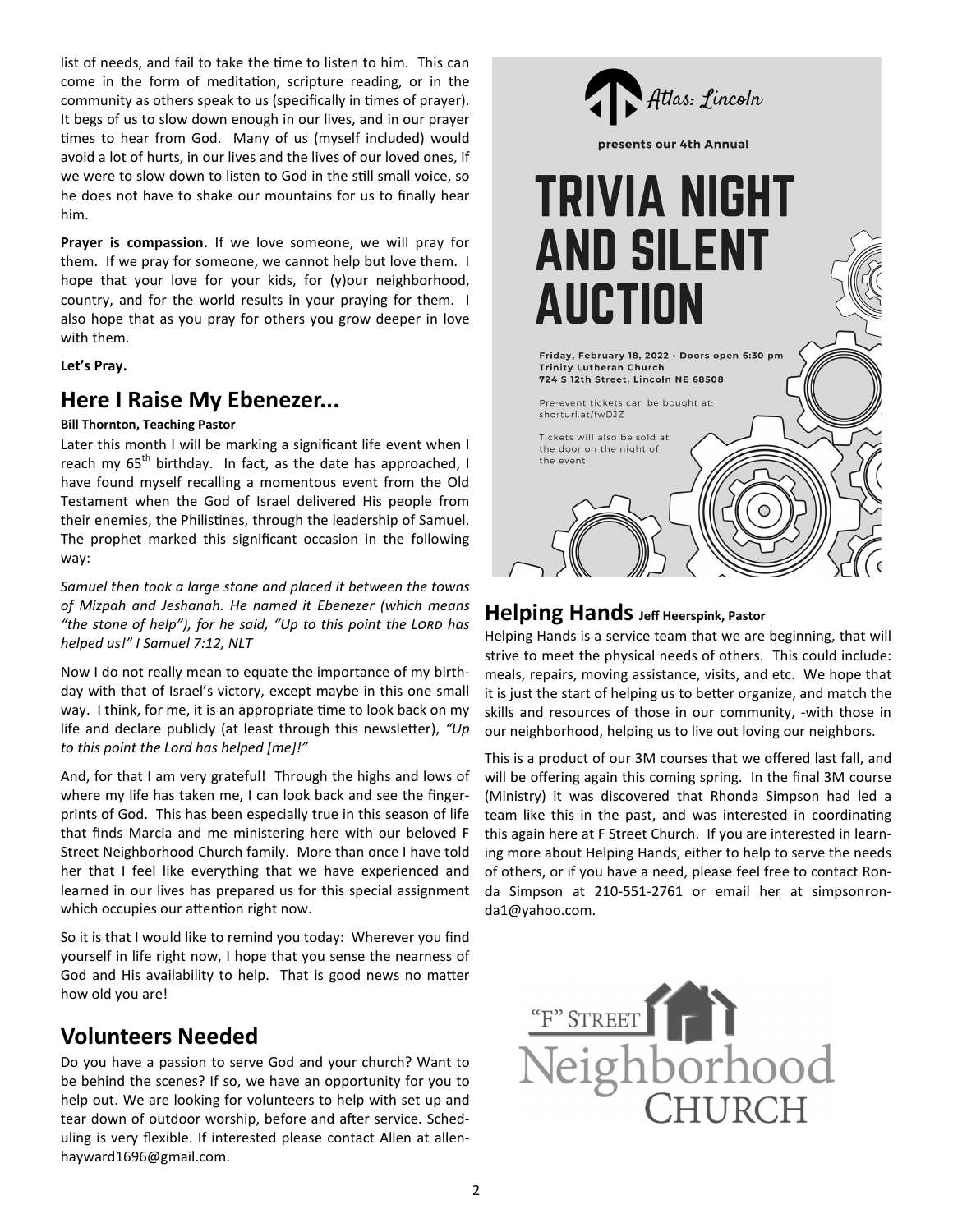



The Art Chapel, located in our little white chapel on the north side of F Street Church, will finally be under construction this year! Our empty shell of a building will be preserved and given new purpose as we repair the foundation, restore plumbing and electricity, and install finishes from locally sourced ash trees.

We reached out to the UNL School of Architecture over a year ago to help us with a design. The students there have done a great job of designing a renovation that will give us a beautiful and highly functional space for neighborhood folks to gather and create. Funds are coming together, permits are in the works, and a contractor has been engaged for the job.

The most important aspect of the arts ministry at F Street Church is the PEOPLE! A team is needed for this to work: Helpers with a talent to organize and plan, those who have a gift for hospitality. In addition we invite people with a creative talent to share with others: knitting, leather, sewing, photography, sculpture, writing, music. Maybe you just enjoy being around creative people and seeing the things they make. Do you want to be involved? Please contact Jean Stryker at 402-784-1599, and plan to come to the Art Chapel Discovery event on Sunday, February 20 at 6:00 p.m.

### **Art Chapel Discovery Event Sunday, February 20, 6 pm**

**Fireplace Room** 

**You're invited to come for food, discover more about the Art Chapel project, and how you might be able**  to participate in this new ministry.



#### **Health Ministry Corner Barb Douglas, HMFSNC**

Hello Brothers and Sisters in Christ, I have many missionary friends from my missionary days, and I am going to share a few excerpts of wisdom I received a few days ago from one of them.

"HI folks, I saw a friend yesterday who asked me to pray for her teenagers, saying they were troubled by depression and anxiety. We are in a war, and it is both spiritual and natural. On the spiritual side, there is war in the heavenlies that manifests on earth; we are the battlefield. Every victory over the enemy is felt in the heavenlies and every defeat also resounds throughout the earth. This has been ongoing since Adam and Eve fell in the garden, but it is intensified in the last days. We have not reached the summit of this war, but we are marching toward it with quickening step and the boots on the ground are getting louder as they march toward the culmination of this age.

To defeat the enemy we have to orient ourselves to "true north", that is, we must keep the compass of our lives fixed on what is true and right. Jesus is the way, the truth, and the life, and any other focus for safety and security will fail.

If we focus on ourselves and our needs, then we lose sight of God who loves us and meets all our needs. When we focus on him in worship, and in the truth of HIs Word, then our sense of security and safety are found in him.

This heaviness that everyone feels is part of the birth pangs of the Kingdom of God. "For we know that the whole creation groans and suffers the pains of childbirth together until now. And *not only this, but also we ourselves, having the first fruits of the*  Spirit, even we ourselves groan within ourselves, waiting eagerly *for our adoption as sons, the redemption of our bodies."* (Romans 8:22-23) It is the New World Order of the Messiah that is bearing down upon us. The old will be swept away.

In other words in times like these, we are invited to go deeper in our relationship with Him and to find our help in God.

Another aspect of the war we are in is that it is real in the natural as well. We are in the phase known as psychological warfare. This is real and it is being engaged in by real governments and institutions that are trying to bend the will of mankind in a certain direction. All that we are used to (normalcy) is being challenged, and it is hard for us to break out of this way of thinking and to see the changes for what they are. This results in something called "cognitive dissonance" in which a person has a hard time wrapping theirs heads around the changes taking place and wants to return to what is "normal".

However, the old normal is really gone. The gloves are off, the battle is heating up, and we need to be ready to stand our ground. For young people who thought they would grow up, go to college, get married, have a career and two kids, and live until